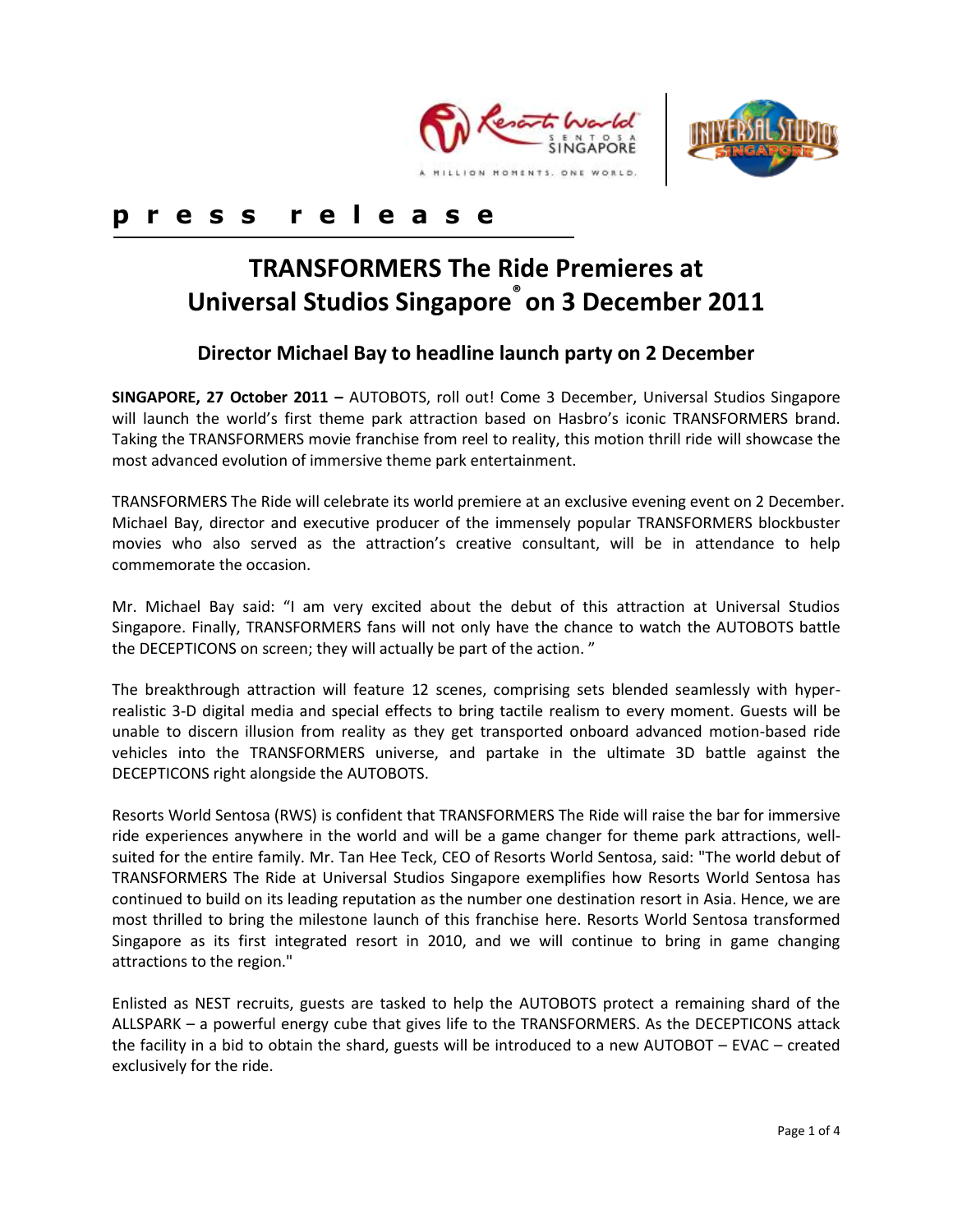New to the AUTOBOTS family, EVAC is a stealth transportation AUTOBOT stationed on Earth designed to transport personnel and classified materials at hyper speeds. For the ride, park guests will board EVAC and begin the ride of their lives, zipping through subway tunnels, down city streets and across rooftops, with the DECEPTICONS hot on their heels. Park guests, especially fans of TRANSFORMERS, will be thrilled as they come face-to-face – and be transported – by an AUTOBOT. This epic ride experience will allow guests the opportunity to truly "Ride The Movies™".

Special year-end holiday packages for Universal Studios Singapore will be rolled out through the Resorts World Sentosa website and authorized travel agents. Guests signing up for these special packages will receive a TRANSFORMERS The Ride commemorative souvenir and express entry to the attraction. More details will be available at [www.rwsentosa.com.](http://www.rwsentosa.com/)

In the coming weeks, fringe contests and more exclusive sneak peeks and behind-the-scenes videos of the world's first TRANSFORMERS theme park attraction at Universal Studios Singapore will also be posted on the attraction's official blog, [http://tftheride.rwsentosablog.com.](http://tftheride.rwsentosablog.com/) Guests are encouraged to check the blog for updates, including information on a chance to receive exclusive invitations to attraction launch event.

*Travel professionals can learn more about TRANSFORMERS The Ride and more at this year's China International Travel Mart trade show, held at Kunming International Convention & Exhibition Center from now to October 30.*

- Ends

## **About Resorts World Sentosa**

Resorts World Sentosa (RWS), Singapore's first integrated resort is located on the resort island of Sentosa. Spanning 49 hectares, the resort has welcomed over 15 million visitors since it opened in January 2010. RWS is home to the region's first-and-only Universal Studios theme park, a casino, luxurious accommodation in four unique hotels, the Resorts World Convention Center, celebrity chef restaurants as well as specialty retail outlets. The resort also offers entertainment ranging from its resident theatrical circus spectacular Voyage de la Vie, to public attractions such as the Crane Dance and the Lake of Dreams. RWS most recently unveiled the first attraction under the second phase of the Resort –its Maritime Experiential Museum and Aquarium. Still to come are the world's largest oceanarium called Marine Life Park, a destination spa and two additional hotels. Resorts World Sentosa is wholly owned by Genting Singapore, a company of the Genting Group.

For more information, please visi[t www.rwsentosa.com.](http://www.rwsentosa.com/)

## **About Universal Parks & Resorts**

Universal Parks & Resorts (UPR), a unit of Comcast Corporation's NBCUniversal, encompasses today's most relevant and popular entertainment experiences, creating emotional connections with guests around the world. Each year, millions of guests visit UPR theme parks to experience thrilling, worldfamous attractions that use ground-breaking technology and cannot be found anywhere else. Universal Studios is a globally respected and internationally renowned theme park brand. With three-time Academy Award winner Steven Spielberg as creative consultant, its theme parks are known for some of the most thrilling and technologically advanced "ride-the-movies" motion picture and television showbased attractions. NBCUniversal owns and operates a valuable portfolio of news, sports and entertainment networks; Universal Studios, a premier motion picture company; significant television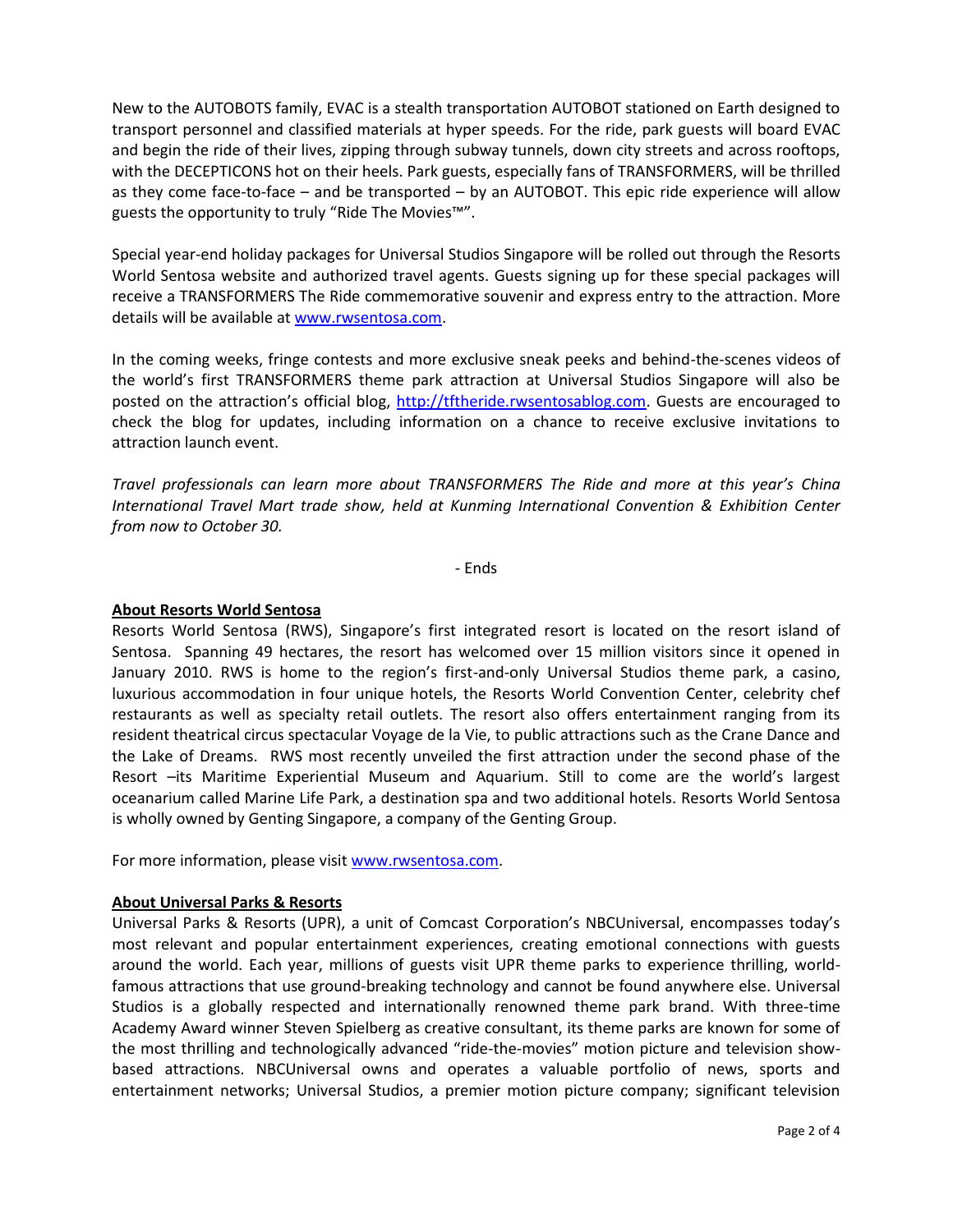production operations; a leading television stations group; and world-renowned theme parks. NBCUniversal is 51%-owned by Comcast, with 49% owned by General Electric.

#### **About Hasbro**

Hasbro, Inc. (NASDAQ: HAS) is a branded play company providing children and families around the world with a wide-range of immersive entertainment offerings based on the Company's world class brand portfolio. From toys and games, to television programming, motion pictures, video games and a comprehensive licensing program, Hasbro strives to delight its customers through the strategic leveraging of well-known and beloved brands such as TRANSFORMERS, LITTLEST PET SHOP, NERF, PLAYSKOOL, MY LITTLE PONY, G.I. JOE, MAGIC: THE GATHERING and MONOPOLY. Come see how we inspire play through our brands at http://www.hasbro.com. © 2010 Hasbro, Inc. All Rights Reserved.

#### **MICHAEL BAY**

MICHAEL BAY is one of the world's boldest and most successful filmmakers. His films have grossed over \$5 billion worldwide and redefined the action genre.

Bay Films is one of the most cutting-edge production companies in Hollywood. Additionally, Bay is the founder of Platinum Dunes, a company originally designed to give talented commercial and video directors a chance to break into the feature world. Bay also owns one of the industry's premier special effects companies, Digital Domain.

A graduate of Wesleyan University and Art Center College of Design, Bay began his career as a commercial and music video director. He has won virtually every major award in the commercial industry. His "Got Milk?" campaign resides in the permanent collection of New York's Museum of Modern Art.

#### **MEDIA CONTACTS:**

#### **Resorts World Sentosa**

Clement Ng / Robin Goh Tel: + 65 6577 9761 / +65 6577 9778 Cell: +65 9815 4490 / +65 9093 5772 [clement.xjng@rwsentosa.com](mailto:clement.xjng@rwsentosa.com) / [robin.goh@rwsentosa.com](mailto:robin.goh@rwsentosa.com)

**Weber Shandwick Singapore (for Resorts World Sentosa)**  Khushil Vaswani / FangTing Zheng Tel: +65 6825 8023 / +65 6825 8031 Cell: +65 9127 7024 / +65 9696 9323 [kvaswani@webershandwick.com](mailto:kvaswani@webershandwick.com) [/ fzheng@webershandwick.com](mailto:fzheng@webershandwick.com)